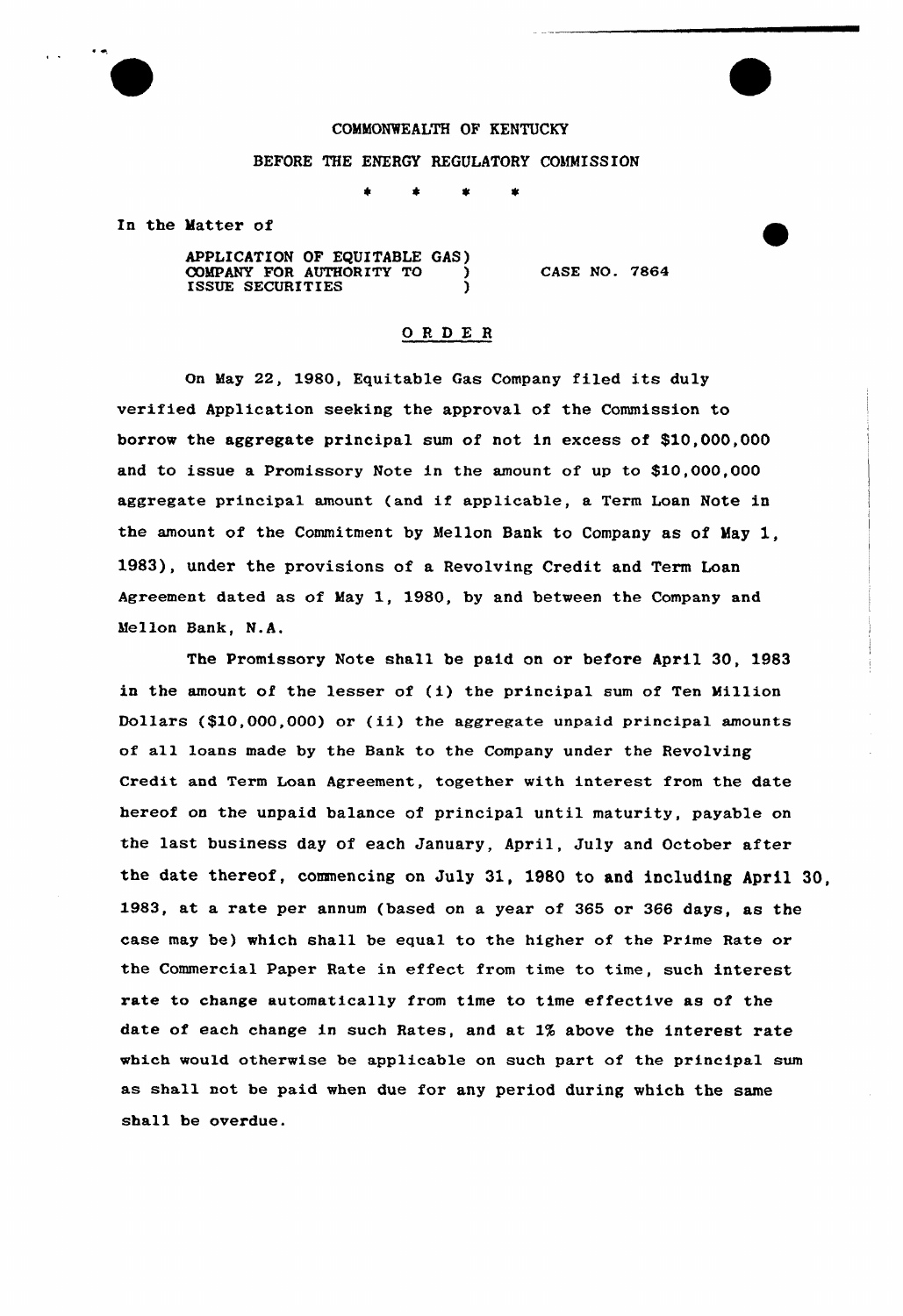On May 1, 1983, Equitable shall have the option eithex to pay off the entire amount of the outstanding loan or to convert the Agreement in question into a Term Loan Agreement, in which latter event the Agreement will remain in effect until April 30, 1987.

If Equitable chooses to convert the Agreement in question into a Term Loan Agreement until April 30, 1987, Equitable may borrow from the Bank a sum not in excess of the amount of the commitment as of May 1, 1983, evidenced by a Term Loan Note.

The Term Note shall be payable in sixteen quarter-annual principal installments on the unpaid balance payable on the last day of each January, April, July and October in each year commencing on July 31, 1983 to and including April 30, 1987, together with interest from the date thereof on the unpaid balance of each installment of principal, payable quarterly on the last day of each January, April, July and October after the date thereof until maturity and thereafter on demand, at a variable rate per annum {based on a year of 365 or 366 days, as the case may be) determined as follows:

(a) Until the principal amount of such installment shall have become due, the rate of interest shall be equal to the following percentages of the higher of the Prime Rate or the Commercial Paper Rkte in effect from time to time:

Period Percentage

To and including April 30, 1984 100%<br>Thereafter, to and including April 30, 1987 100.25% Thereafter, to and including April 30, 1987

such interest rate to change automatically from time to time as of the date of each change in such Rates; and

(b) After the principal of any such installment shall have become due, by acceleration or otherwise, the rate of interest shall be 1% above the otherwise applicable interest rate determined as set forth in clause (a), subject to change as aforesaid from time to time on such part of the principal amount as shall not be paid when due for any period during which the same shall be overdue.

The net proceeds to be derived from the borrowing shall be used to refund \$6,400,000 of Equitable Gas Company 3-3/8% First Mortgage Bonds, Series due June 1, 1980, and the balance will be used to finance a portion of 1980 construction program of Applicant and its subsidiaries. The remaining portion of funds required for the 1980 construction program will be provided from cash becoming available from operations and, if necessary, from short-term borrowings.